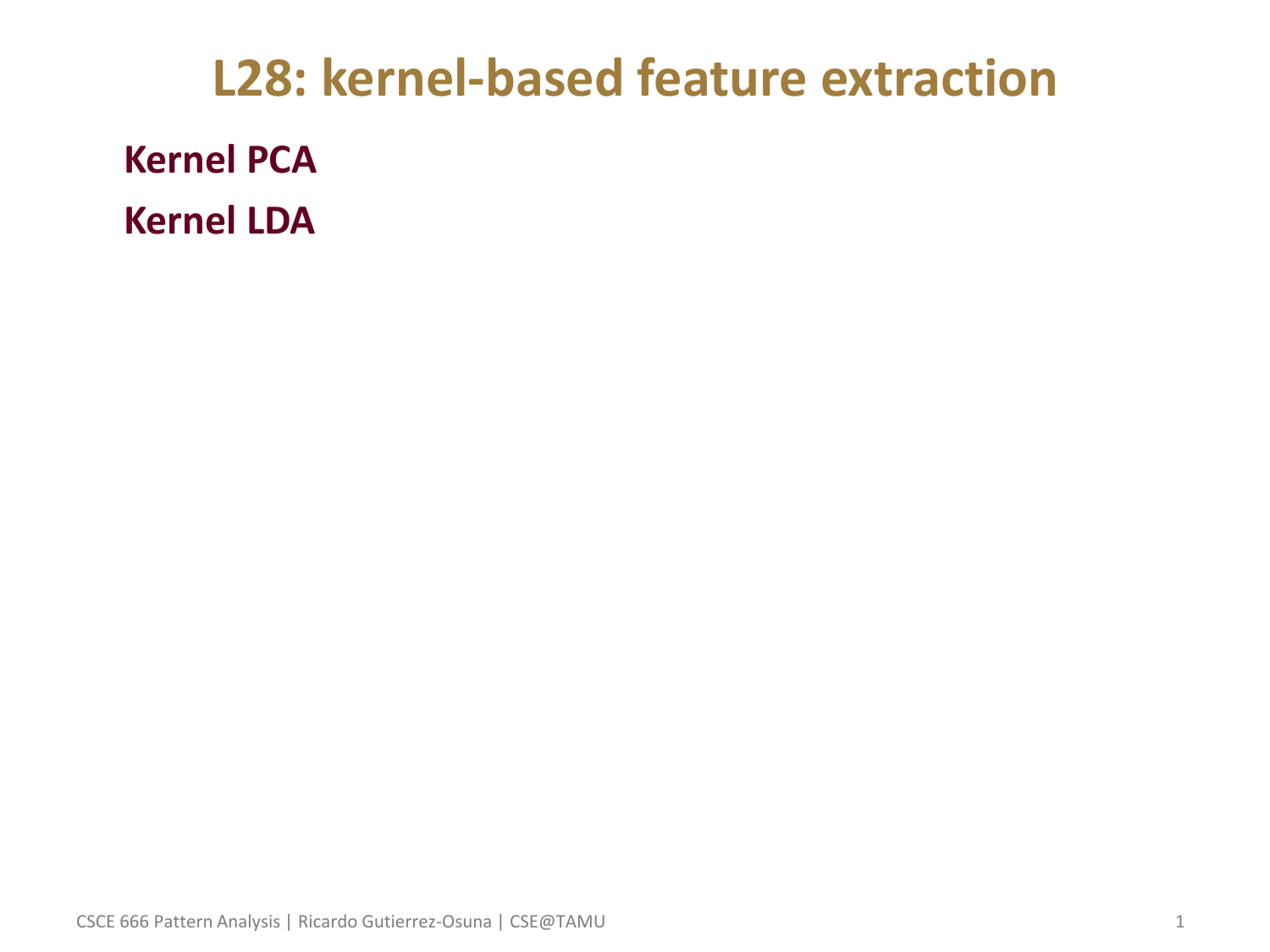# **Principal Components Analysis**

## • **As we saw in L9, PCA can only extract a linear projection of the data**

– To do so, we first compute the covariance matrix

$$
C = \frac{1}{M} \sum_{j=1}^{M} x_j x_j^T
$$

– Then, we find the eigenvectors and eigenvalues

$$
\mathcal{C}\nu=\lambda\nu
$$

– And, finally, we project onto the eigenvectors with largest eigenvalues  $y = [v_1 v_2 ... v_n]x$ 

## • **Can the kernel trick be used to perform this operation implicitly in a higher-dimensional space?**

– If so, this would be equivalent to performing non-linear PCA in the feature space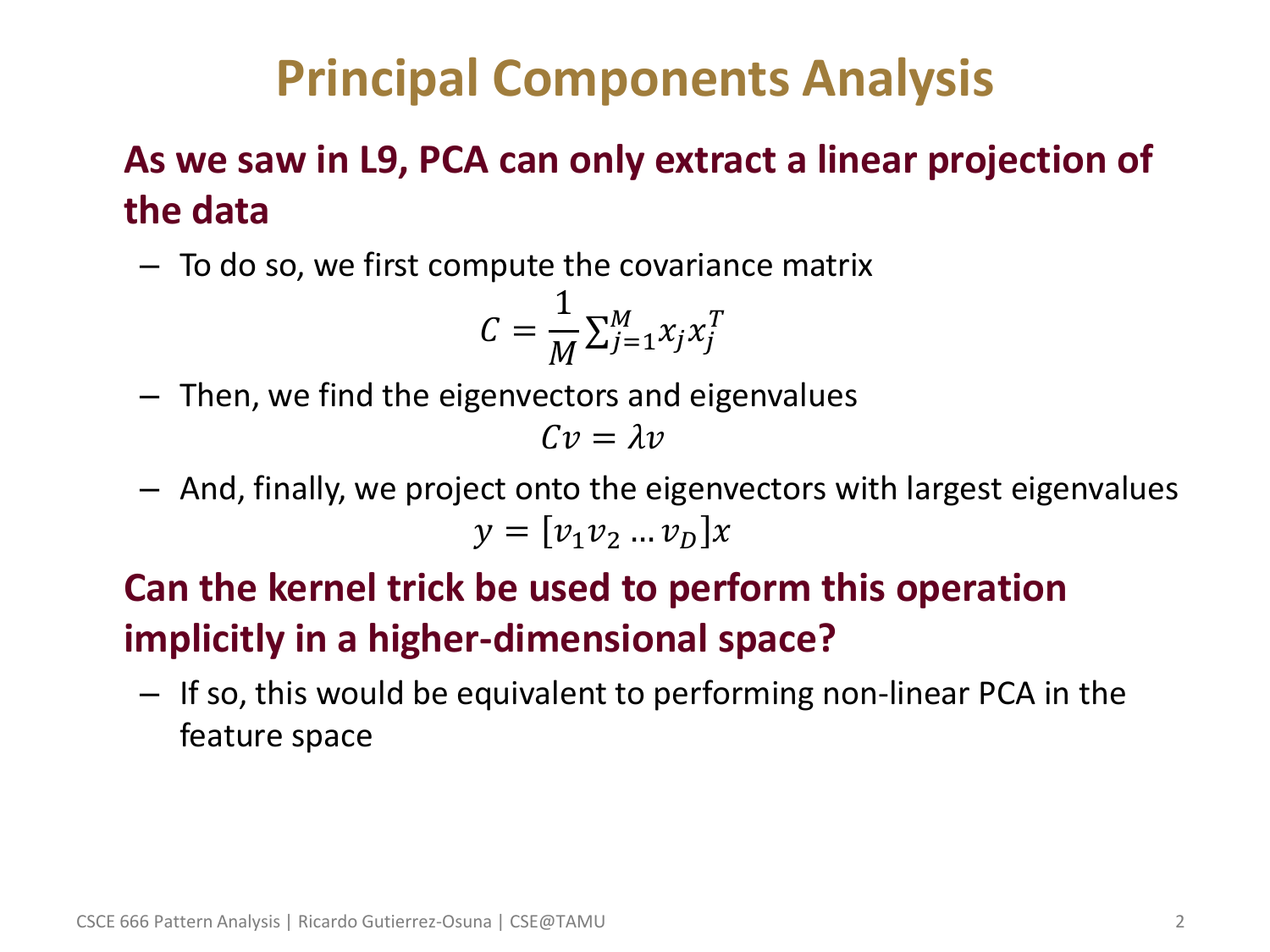# **Kernel PCA**

### • **To derive kernel-PCA**

- $-$  We would first project the data into the high-dim feature space  $F$  $\Phi: R^N \to F$ ;  $x \to X$
- Then we would compute the covariance matrix

$$
C_F = \frac{1}{M} \sum_{j=1}^{M} \varphi(x_j) \varphi(x_j)^T
$$

- where we have assumed that the data in F is centered  $E[\varphi(x)] = 0$ (more on this later)
- Then we would compute the principal components by solving the eigenvalue problem

$$
\mathcal{C}_F v = \lambda v
$$

– **The challenge is… how do we do this implicitly?**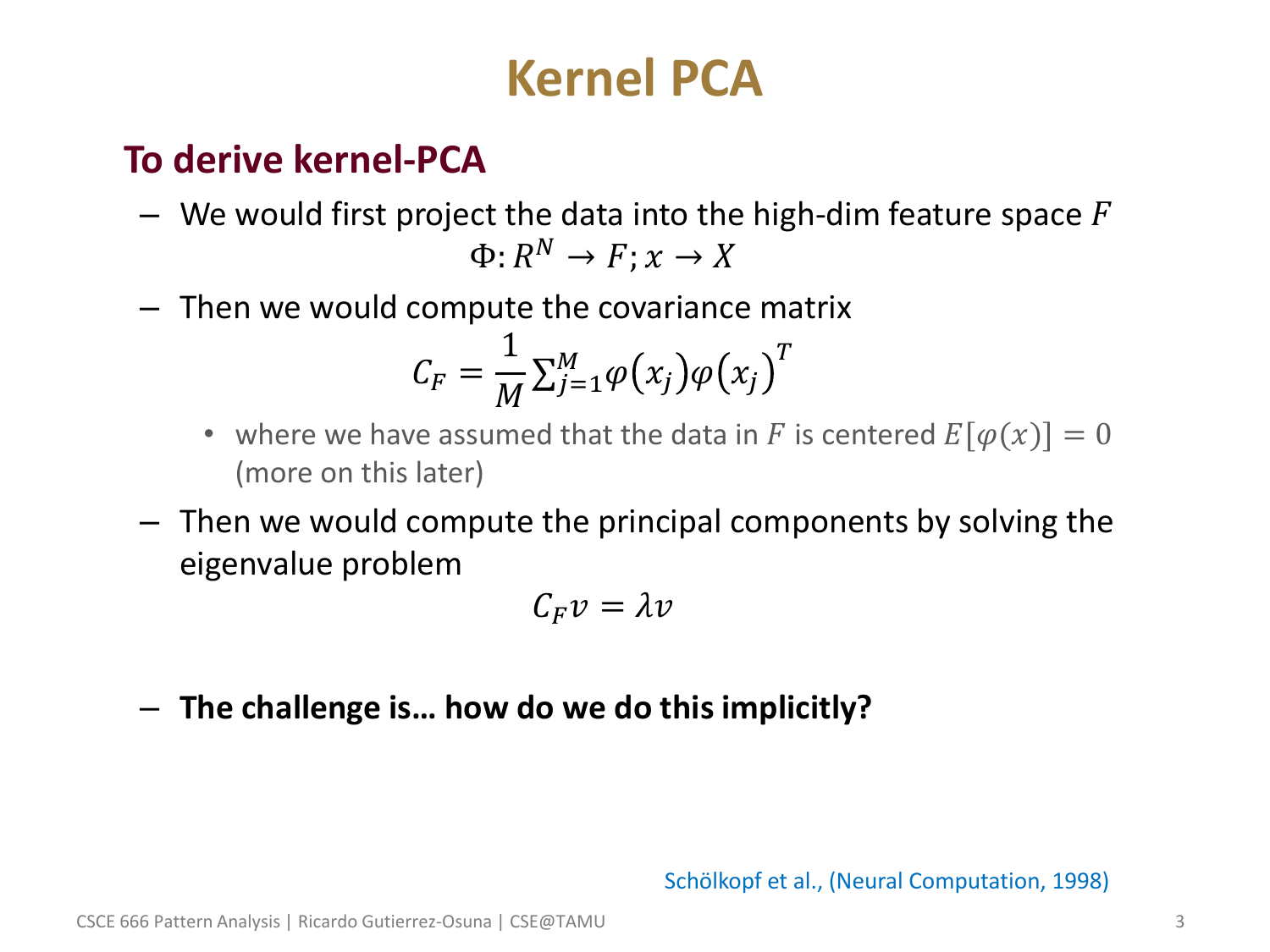#### • **Solution**

– As we saw in the snapshot PCA lecture, the eigenvectors can be expressed as linear combinations of the training data

$$
C_F V = \left(\frac{1}{M}\sum_{i=1}^M \varphi(x_i)\varphi(x_i)^T\right) V = \lambda V \Rightarrow
$$
  

$$
V = \left(\frac{1}{M\lambda}\sum_{i=1}^M \varphi(x_i)\varphi(x_i)^T\right) V = \sum_{i=1}^M \frac{(\varphi(x_i)^T V)}{M\lambda} \varphi(x_i) = \sum_{i=1}^M \alpha_i \varphi(x_i)
$$

- We then multiply by  $\varphi(x_k)$  both sides of  $\lambda V = C_F V$  $\lambda[\varphi(x_k)V] = [\varphi(x_k)C_FV]$
- which, combining with the previous expression

$$
\lambda[\varphi(x_k)\sum_{i=1}^M \alpha_i \varphi(x_i)] = \varphi(x_k) \left[\frac{1}{M} \sum_{j=1}^M \varphi(x_j) \varphi(x_j)^T\right] \left[\sum_{i=1}^M \alpha_i \varphi(x_i)\right]
$$

$$
- \text{ and regrouping terms, yields}
$$
\n
$$
\lambda \sum_{i=1}^{M} \alpha_i \varphi(x_k) \varphi(x_i) = \frac{1}{M} \sum_{i=1}^{M} \alpha_i \left( \varphi(x_k) \sum_{j=1}^{M} \varphi(x_j) \right) \left( \varphi(x_j) \varphi(x_i) \right)
$$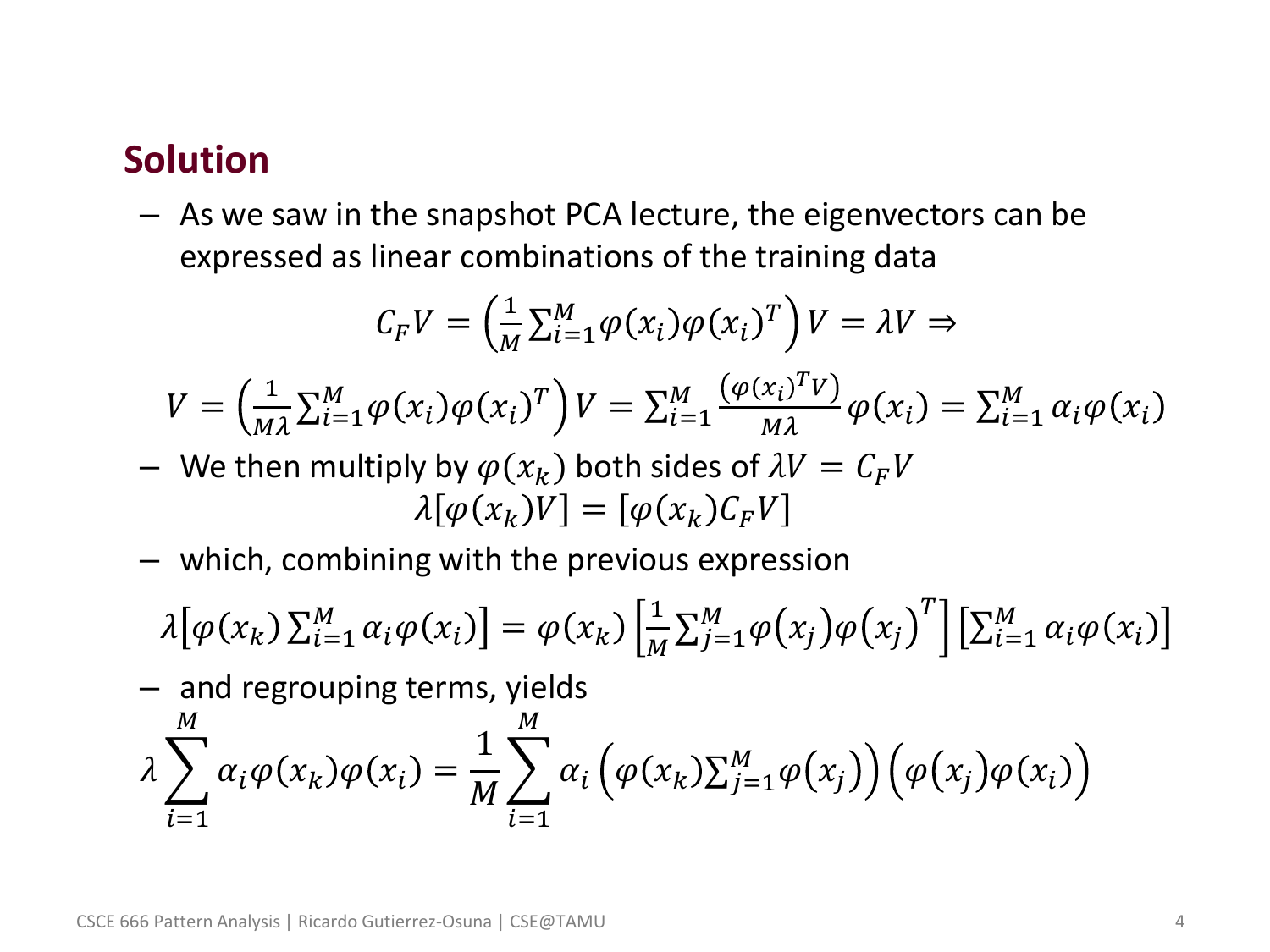- Defining an  $M \times M$  matrix K as

$$
K_{ij} \coloneqq \big(\varphi(x_i) \cdot \varphi(x_j)\big)
$$

– the previous expression becomes

$$
M\lambda K\alpha = K^2\alpha
$$

– which can be solved through the eigenvalue problem

$$
M\lambda\alpha=K\alpha
$$

### • **Normalization**

 $-$  To ensure that eigenvectors V are orthonormal, we then scale eigenvectors  $\alpha$ 

$$
(V^k \cdot V^k) = 1 \Rightarrow \left(\sum_{i=1}^M \alpha_i^k \varphi(x_i)\right) \left(\sum_{j=1}^M \alpha_j^k \varphi(x_j)\right) = 1
$$
  

$$
\sum_{i,j=1}^M \alpha_i^k \alpha_j^k \varphi(x_i) \varphi(x_j) = 1 \Rightarrow \sum_{i,j=1}^M \alpha_i^k \alpha_j^k K_{ij} = 1 \Rightarrow (\alpha^k K \alpha^k) = 1
$$

– which, since  $\alpha$  are the eigenvectors of K, yields

$$
\lambda_k\big(\alpha^k\alpha^k\big)=1
$$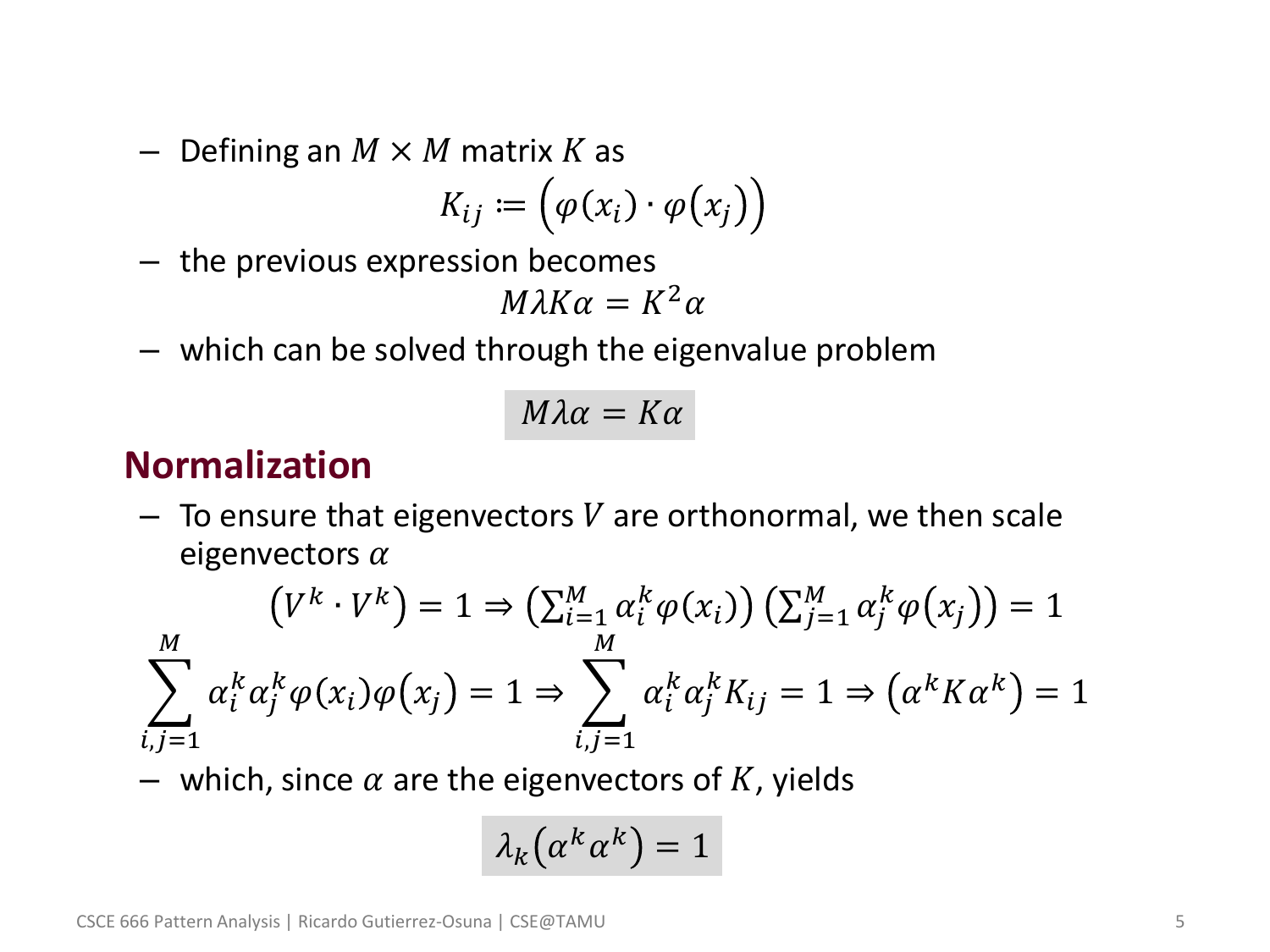• **To find the k-th principal component of a new sample x**

$$
(V^k \cdot \varphi(x)) = \left(\sum_{i=1}^M \alpha_i^k \varphi(x_i)\right) \cdot \varphi(x) = \sum_{i=1}^M \alpha_i^k K(x_i, x)
$$

- Note that, when the kernel function is the dot-product, the kernel PCA solution reduces to the snapshot PCA solution
- However, unlike in snapshot PCA, here will be unable to find the eigenvectors since they reside in the high dimensional space  $F$

$$
V = \sum_{i=1}^{M} \alpha_i \varphi(x_i)
$$

– This implies that kernel PCA can be used for feature extraction but CANNOT be used (at least directly) for reconstruction purposes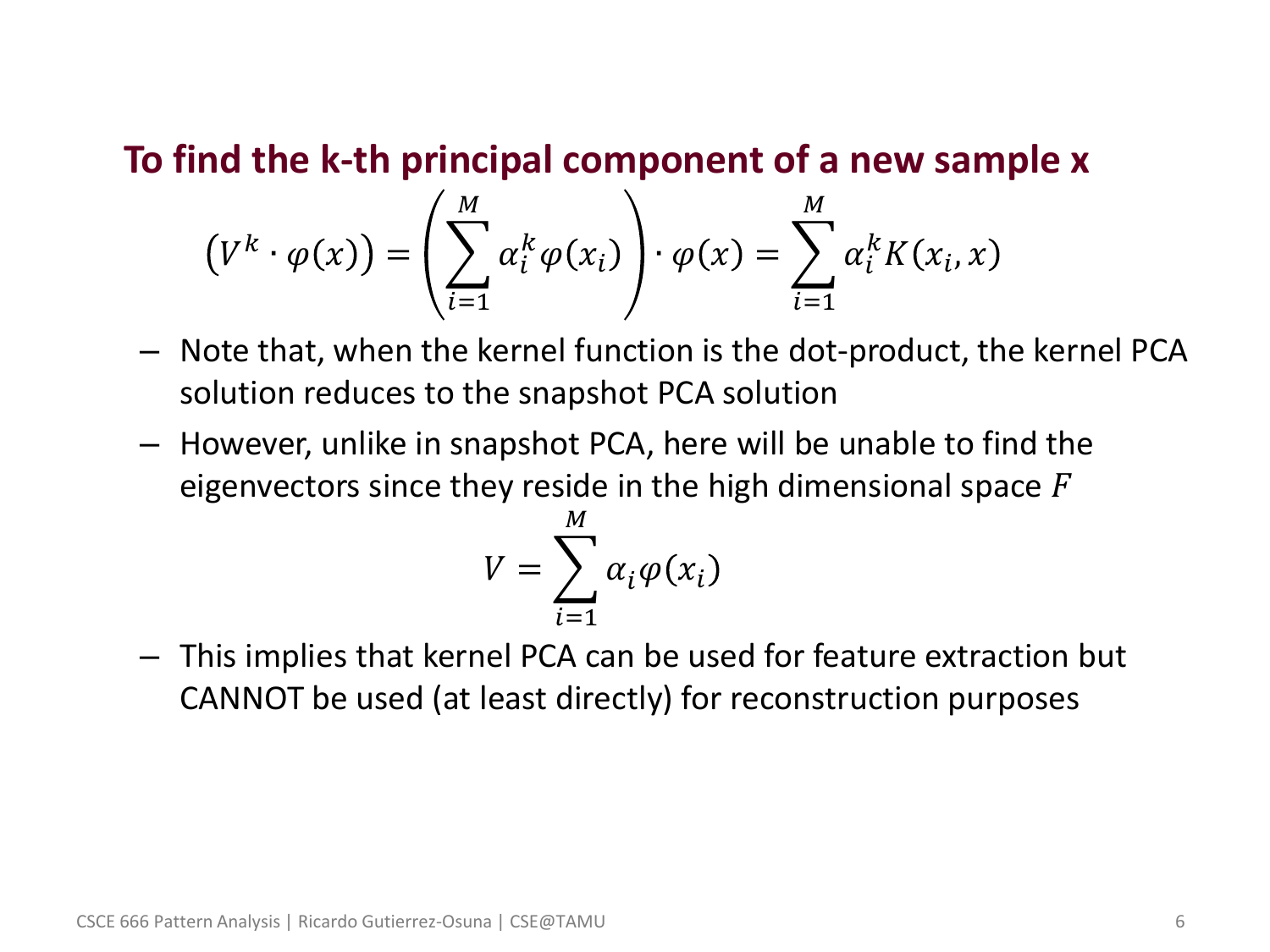# **Centering in the high-dimensional space**

#### • **Earlier we assumed that the data was centered in F**

$$
\tilde{\varphi}(x_i) := \varphi(x_i) - \frac{1}{M} \sum_{i=1}^{M} \varphi(x_i)
$$

– So the covariance matrix in this centered space is

$$
\widetilde{K}_{ij} = (\widetilde{\varphi}(x_i) \cdot \widetilde{\varphi}(x_j))
$$

- And the eigenvalue problem that we need to solve is  $\tilde{\lambda} \tilde{\alpha} = \tilde{K} \tilde{\alpha}$
- Merging the first expression into the second one

$$
\widetilde{K}_{ij} = \left[ \left( \varphi(x_i) - \frac{1}{M} \sum_{m=1}^{M} \varphi(x_m) \right) \left( \varphi(x_j) - \frac{1}{M} \sum_{n=1}^{M} \varphi(x_n) \right) \right] =
$$
\n
$$
K_{ij} - \frac{1}{M} \sum_{m=1}^{M} \mathbf{1}_{im} K_{mj} - \frac{1}{M} \sum_{n=1}^{M} \mathbf{1}_{in} K_{nj} + \frac{1}{M^2} \sum_{m=1}^{M} \mathbf{1}_{im} K_{mn} \mathbf{1}_{nj} =
$$
\n
$$
\left[ K - \mathbf{1}_M K - K \mathbf{1}_M + \mathbf{1}_M K \mathbf{1}_M \right]_{ij}
$$

• where 
$$
1_{ij} = 1
$$
 (for all i,j),  $(1_M)_{ij} := 1/M$ 

– So the centered kernel matrix can be computed from the uncentered one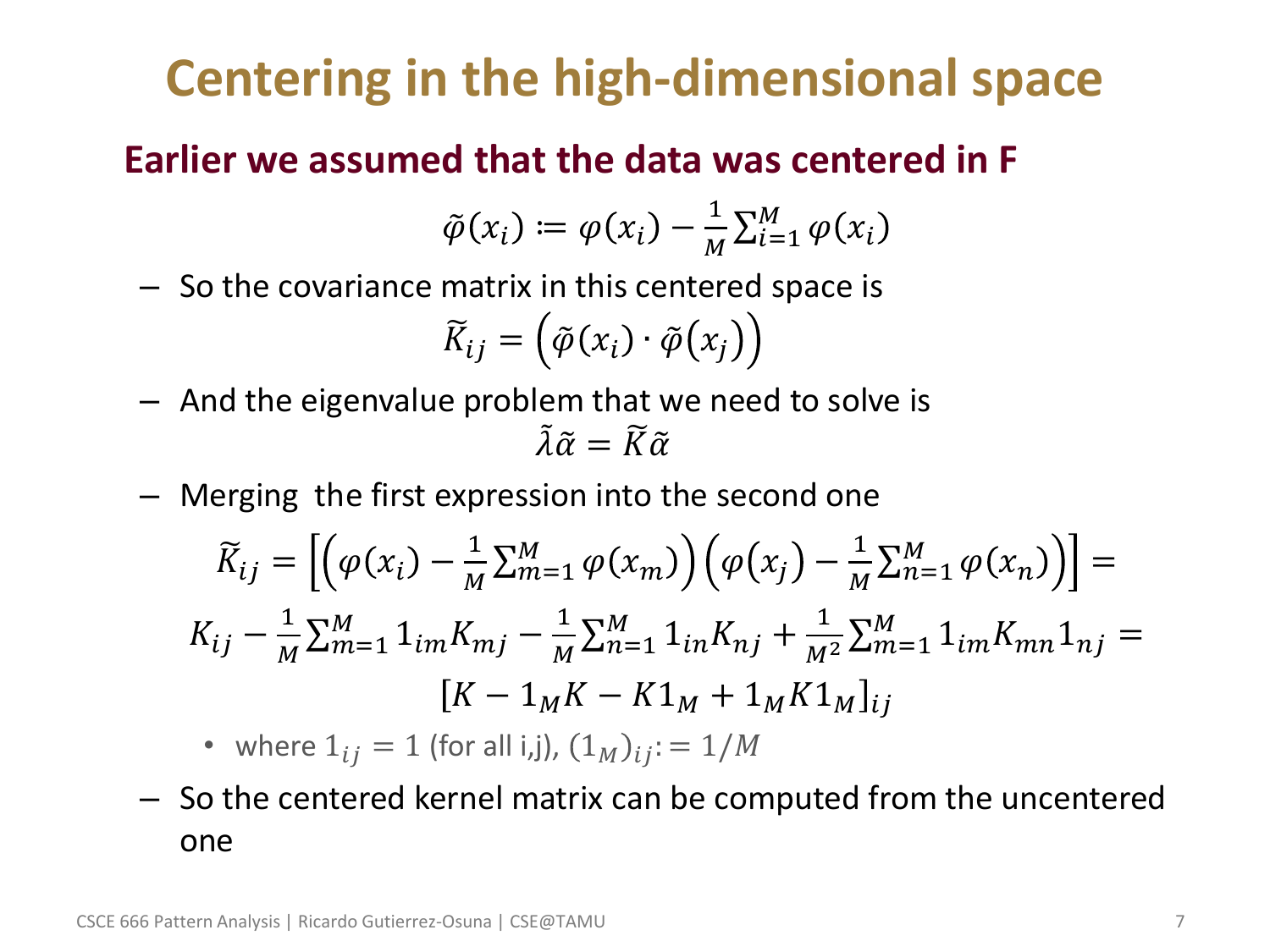#### **To project new test data**  $t_1, t_2, ..., t_L$

– First, we define two matrices

$$
K_{ij}^{test} = (\varphi(t_i) \cdot \varphi(x_j))
$$
  
\n
$$
\widetilde{K}_{ij}^{test} = ((\varphi(t_i) - \frac{1}{M} \sum_{m=1}^{M} \varphi(x_m)) \cdot (\varphi(x_j) - \frac{1}{M} \sum_{n=1}^{M} \varphi(x_n)))
$$
  
\n– Then, we express  $\widetilde{K}^{test}$  in terms of  $K^{test}$   
\n
$$
\widetilde{K}^{test} = K^{test} - 1_M' K - K^{test} 1_M + 1_M' K 1_M
$$
  
\n• where  $1_M'$  is an L×M matrix with all entries equal to 1/M

– From here, we can then find the principal components of test data as

$$
(\tilde{V}^k \tilde{\varphi}(t)) = \left(\sum_{i=1}^M \tilde{\alpha}_i^k \tilde{\varphi}(x_i)\right) \tilde{\varphi}(t) = \sum_{i=1}^M \tilde{\alpha}_i^k \tilde{K}(x_i, t)
$$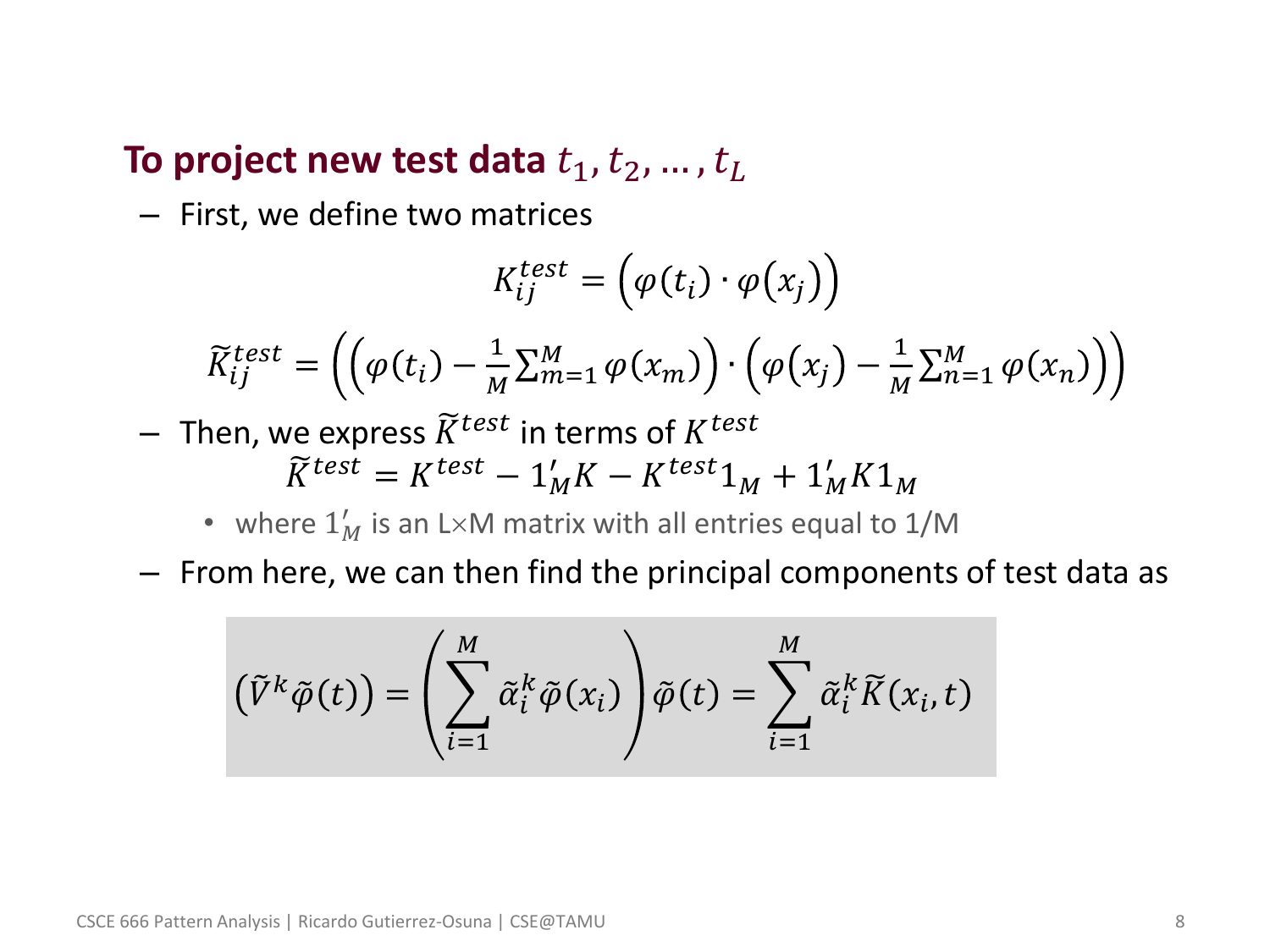## **Kernel PCA example**

#### • **Simple dataset with three modes, 20 samples per mode**

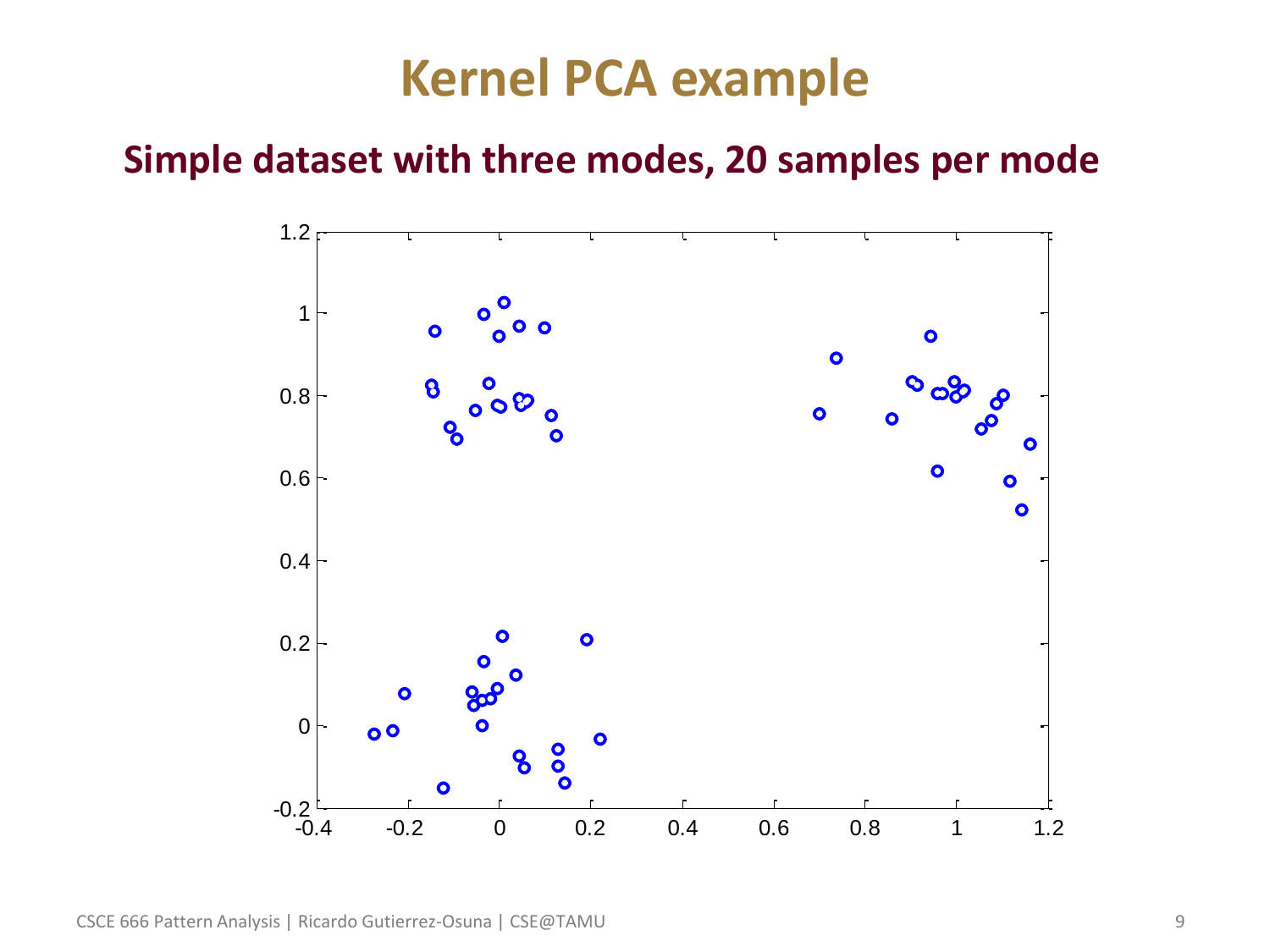### • **The (linear) PCA solution**

PCA<sub>1</sub>

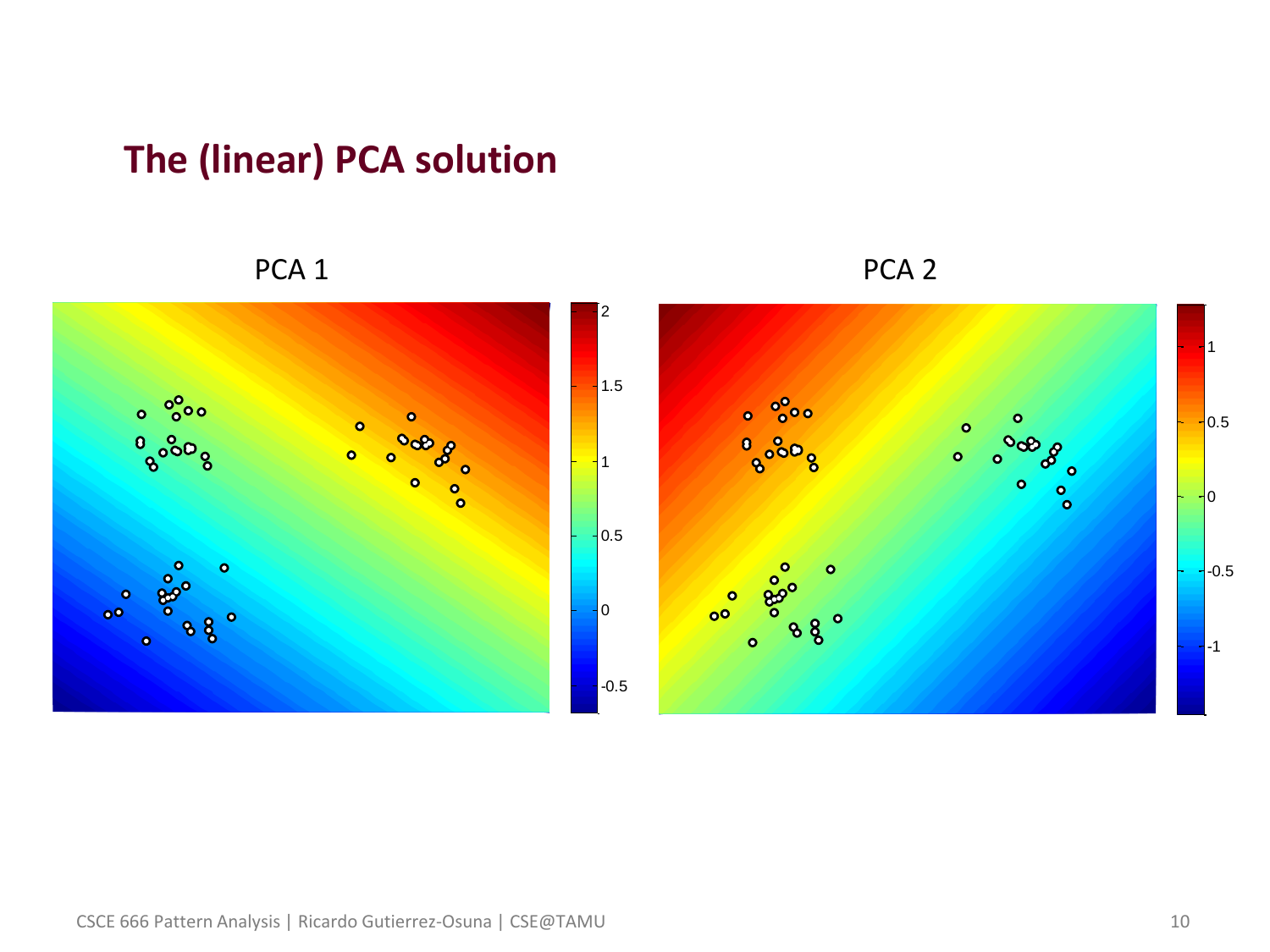#### • **The kernel PCA solution (Gaussian Kernel)**









CSCE 666 Pattern Analysis | Ricardo Gutierrez-Osuna | CSE@TAMU 11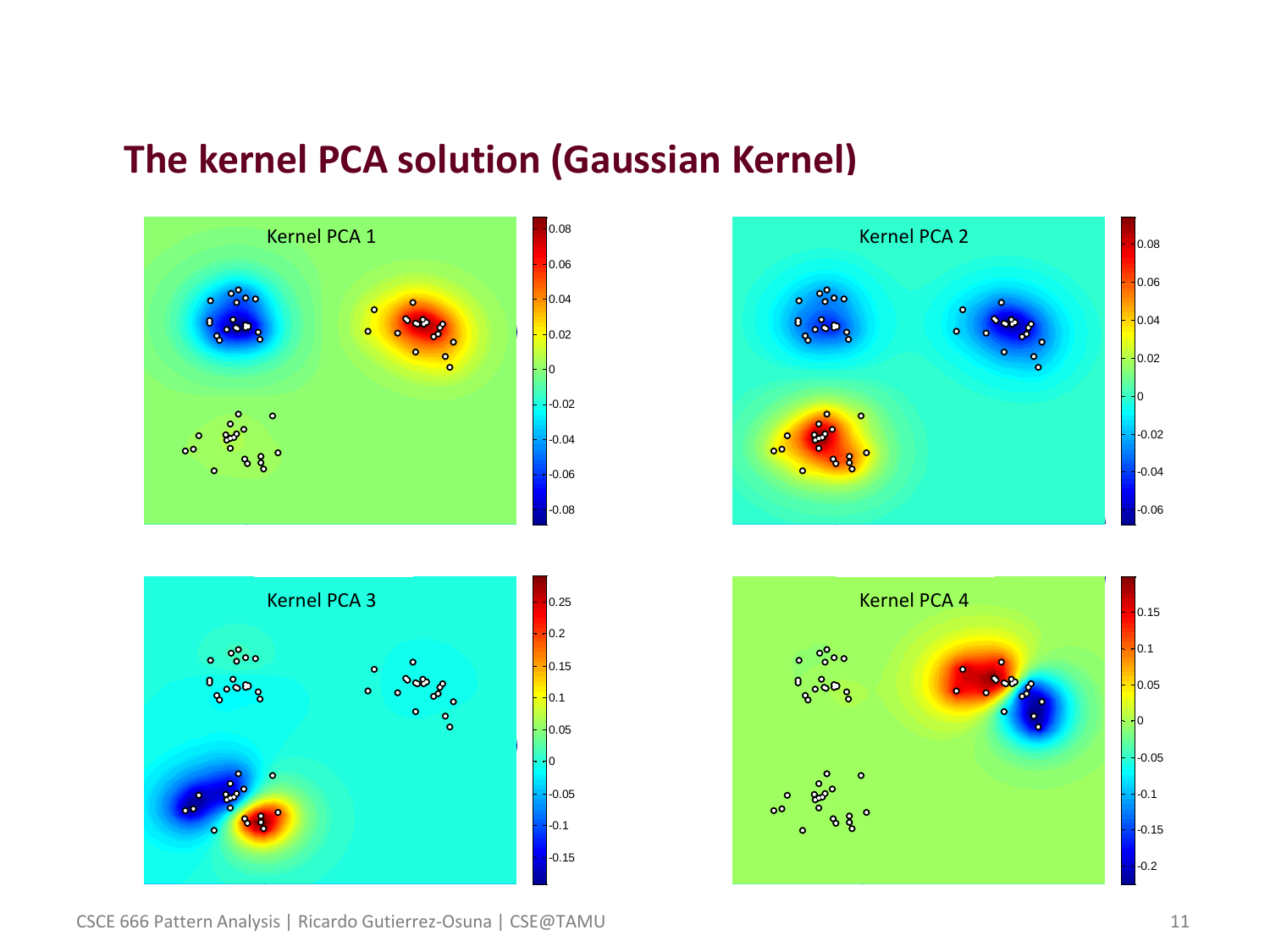#### • **More kernel PCA projections (out of 60)**









CSCE 666 Pattern Analysis | Ricardo Gutierrez-Osuna | CSE@TAMU 12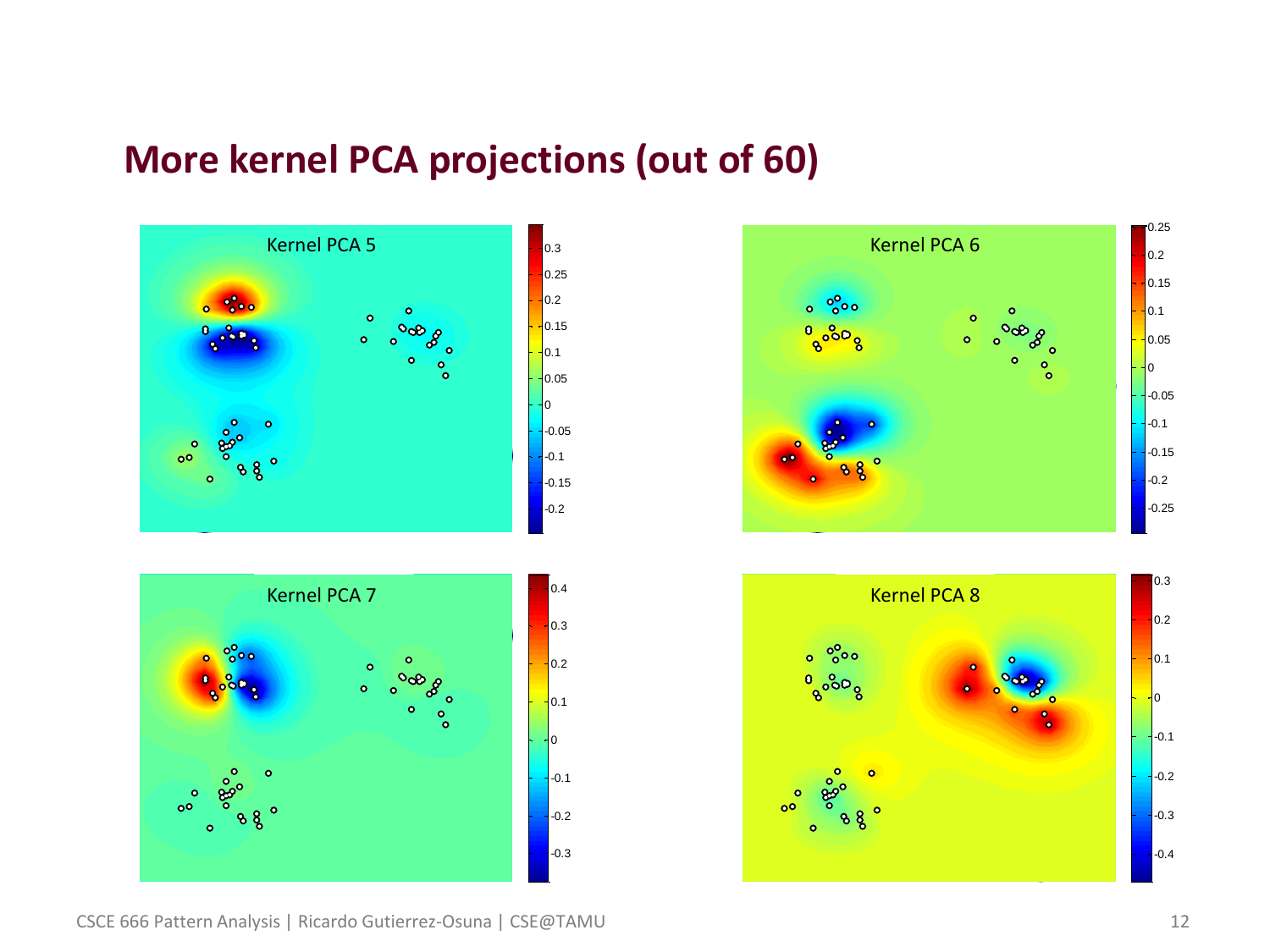# **Kernel LDA**

## Assume a two-class discrimination problem, with  $N_1$  and  $N_2$ **examples from classes**  $\omega_1$  **and**  $\omega_2$ **, respectively**

– From L10, and under the homoscedatic Gaussian assumption, the optimum projection  $v$  is obtained by maximizing the Rayleigh quotient

$$
J(v) = \frac{v^T S_B v}{v^T S_W v}
$$

– where

$$
S_W = \sum_{i=1}^{2} \sum_{x \in \omega_i} (x - m_i)(x - m_i)^T
$$
  

$$
S_B = (m_2 - m_1)(m_2 - m_1)^T
$$
  

$$
m_i = \frac{1}{N_i} \sum_{j=1}^{N_i} x_j^i
$$

[Mika et al., 1999]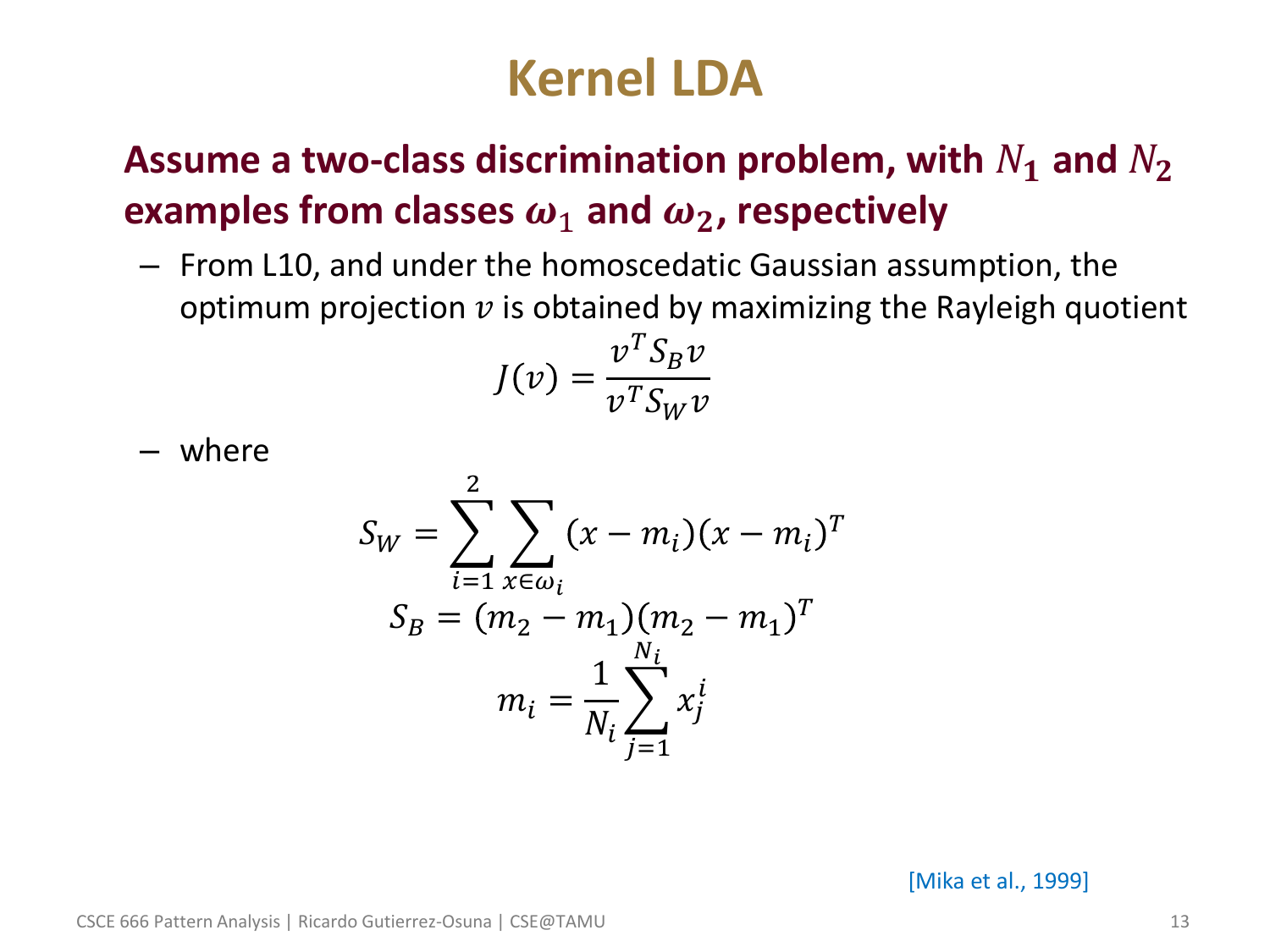### • **Can we solve this problem (implicitly) in a high-D kernel space to yield a non-linear version of the Fisher's LDA?**

– To do so, we would define between-class and within-class covariance matrices in kernel space F to obtain the following quotient

$$
J(v) = \frac{v^T S_B^{\Phi} v}{v^T S_W^{\Phi} v}
$$

– where now  $V \in F$ , and mean and covariance are defined in F as

$$
S_{W}^{\Phi} = \sum_{i=1}^{2} \sum_{x \in \omega_{i}} (\varphi(x) - m_{i}^{\Phi})(\varphi(x) - m_{i}^{\Phi})^{T}
$$

$$
S_{B}^{\Phi} = (m_{2}^{\Phi} - m_{1}^{\Phi})(m_{2}^{\Phi} - m_{1}^{\Phi})^{T}
$$

$$
m_{i}^{\Phi} = \frac{1}{N_{i}} \sum_{j=1}^{N_{i}} \varphi(x_{j}^{i})
$$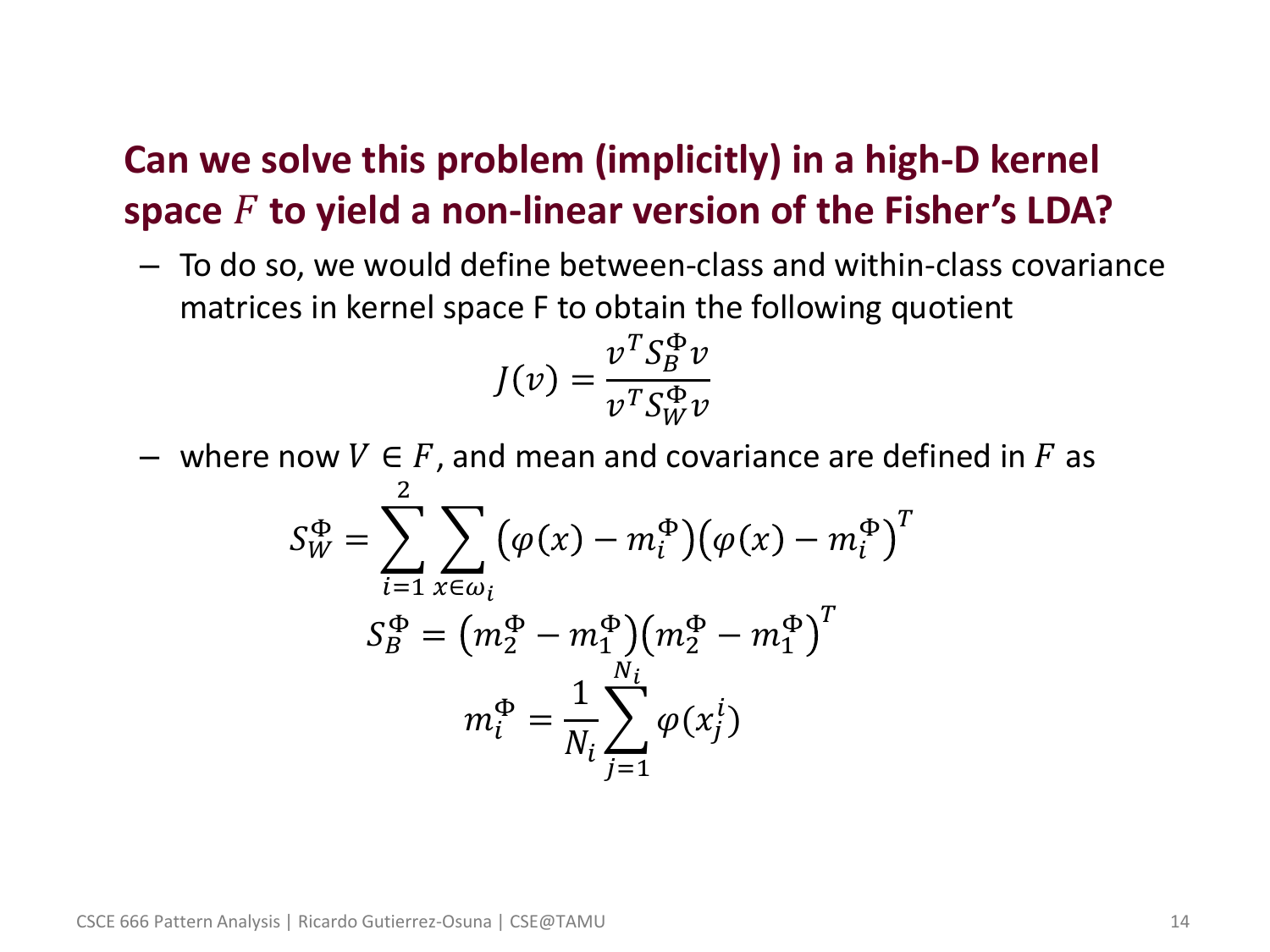$-$  As earlier, we make use of the fact that the eigenvector V can be expressed as linear combinations of the training data

$$
V=\sum_{j=1}^N \alpha_j \varphi(x_j)
$$

 $\overline{M}$ 

 $-$  which, when multiplied by  $m_l^\Phi$ , yields

$$
V^T m_i^{\Phi} = \left(\sum_{j=1}^N \alpha_j \varphi(x_j)\right)^T \left(\frac{1}{N_i} \sum_{k=1}^{N_i} \varphi(x_k^i)\right) = \frac{1}{N_i} \sum_{j=1}^N \sum_{k=1}^{N_i} \alpha_j K(x_j, x_k^i) = \alpha^T M_i
$$

• where we have defined

$$
(M_i)_j := \frac{1}{N_i} \sum_{k=1}^{N_i} K(x_j, x_k^i)
$$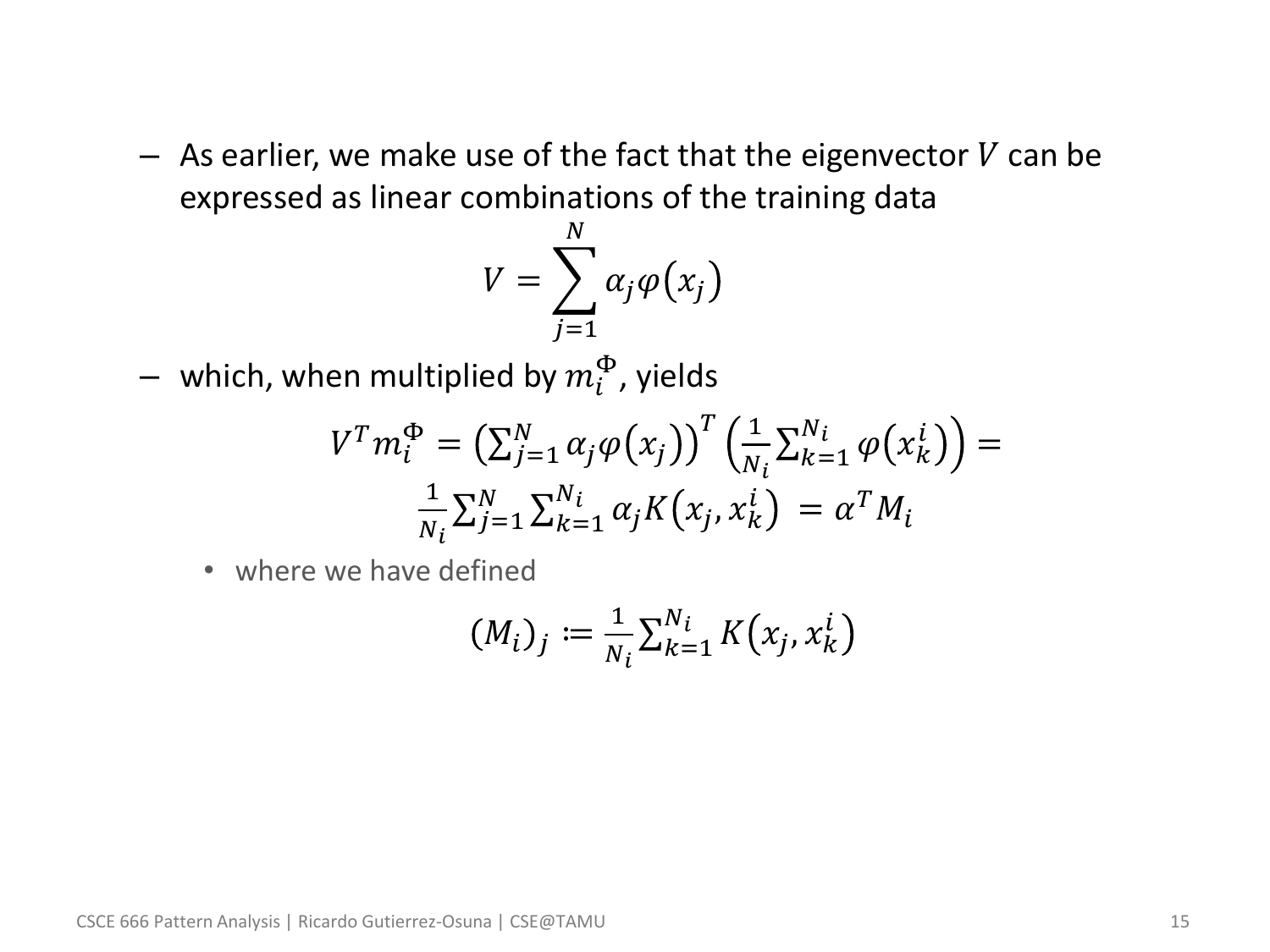$-$  Merging this result with the definition of  $S^{\Phi}_{B}$  yields the following expression for the numerator

$$
V^T S_B^{\Phi} V = \alpha^T M \alpha
$$

• where

$$
M = (M_1 - M_2)(M_1 - M_2)^T
$$

 $-$  Likewise, merging with the definition of  $S^{\Phi}_W$  yields

$$
V^T S_W^{\Phi} V = \alpha^T N \alpha
$$

– where

$$
N := \sum_{j=1}^{2} K_j \left( 1 - 1_{N_j} \right) K_j^T
$$

— where  $I$  is a  $N_j \times N_j$  identity matrix,  $1_{N_j}$  is a  $N_j \times N_j$  matrix with all entries equal to  $1/N_j$ , and  $K_j$  is a  $N \times N_j$  matrix such that  $(K_j)_{nm} \coloneqq K(x_n, x_m^j)$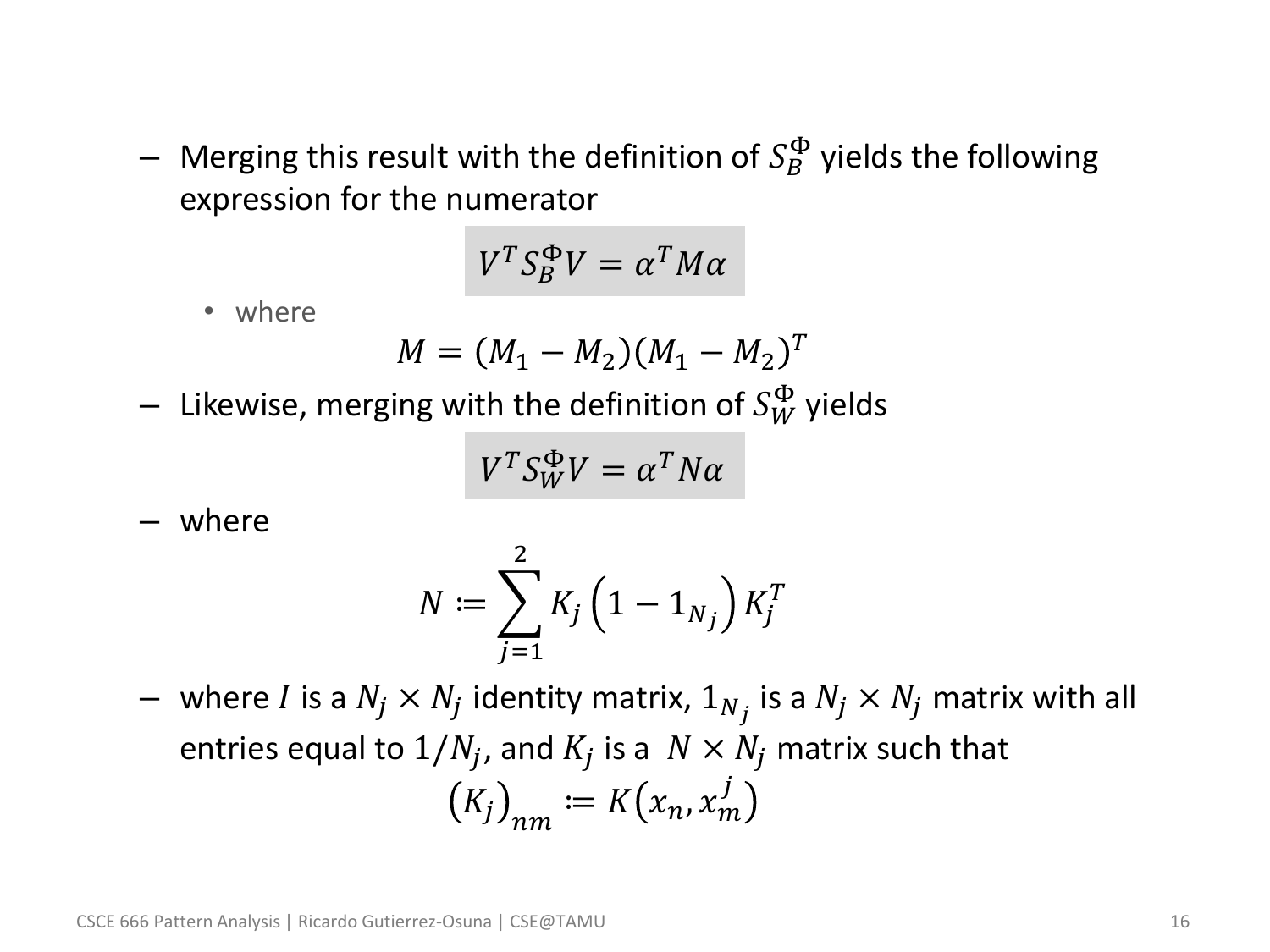– Combining these results, we obtain a new expression for the Rayleigh quotient

$$
J(\alpha) = \frac{\alpha^T M \alpha}{\alpha^T N \alpha}
$$

- which can be solved by finding the leading eigenvector of  $N^{-1}M$
- And the projection of a new pattern  $t$  is given by

$$
(V \cdot \varphi(t)) = \sum_{i=1}^{N} \alpha_i K(x_i, t)
$$

#### • **Regularization**

– To avoid numerical ill-conditioning, one may regularize matrix N by adding a multiple of the identity matrix

$$
N = N + \mu I
$$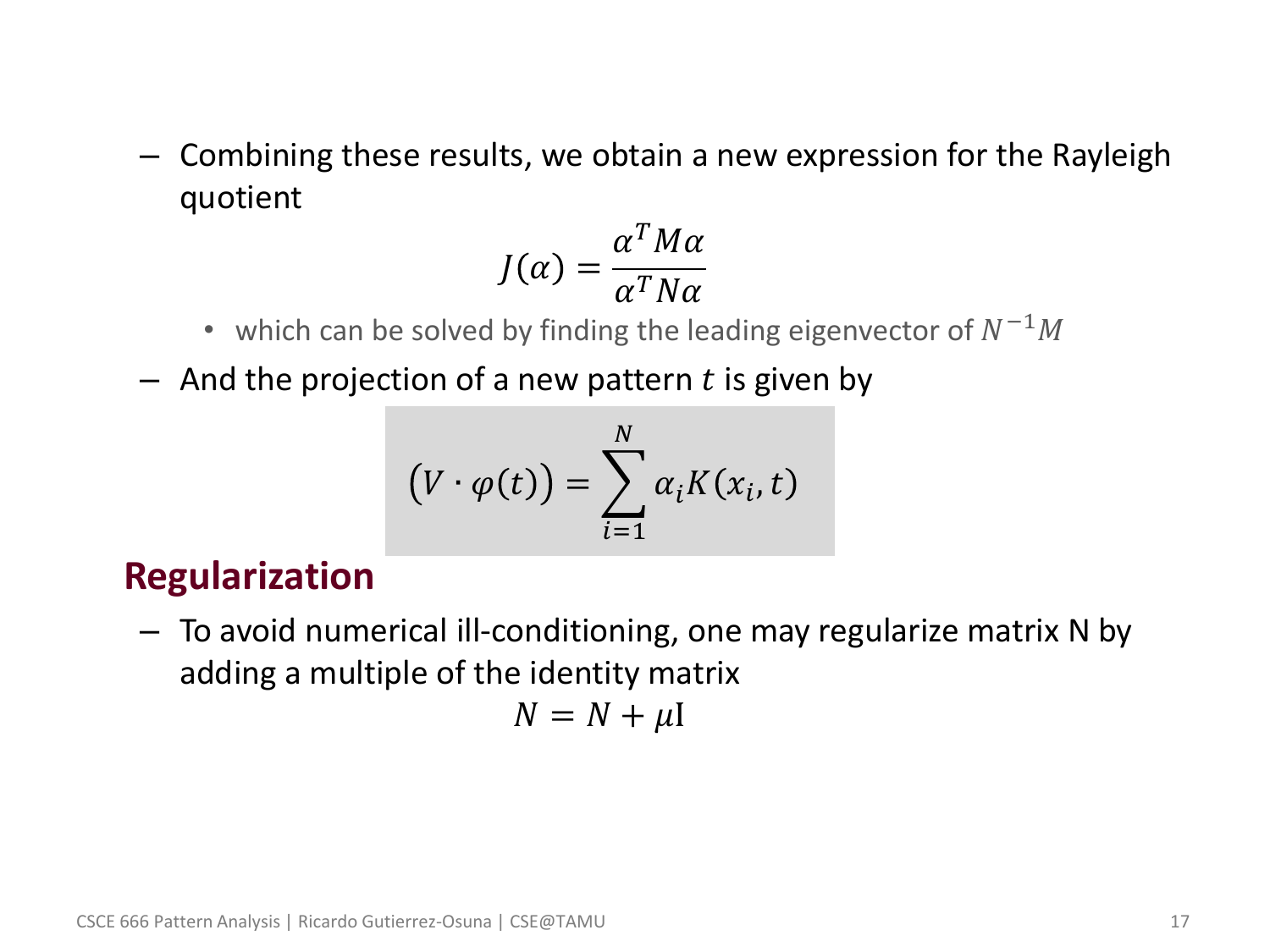## **Kernel LDA examples**

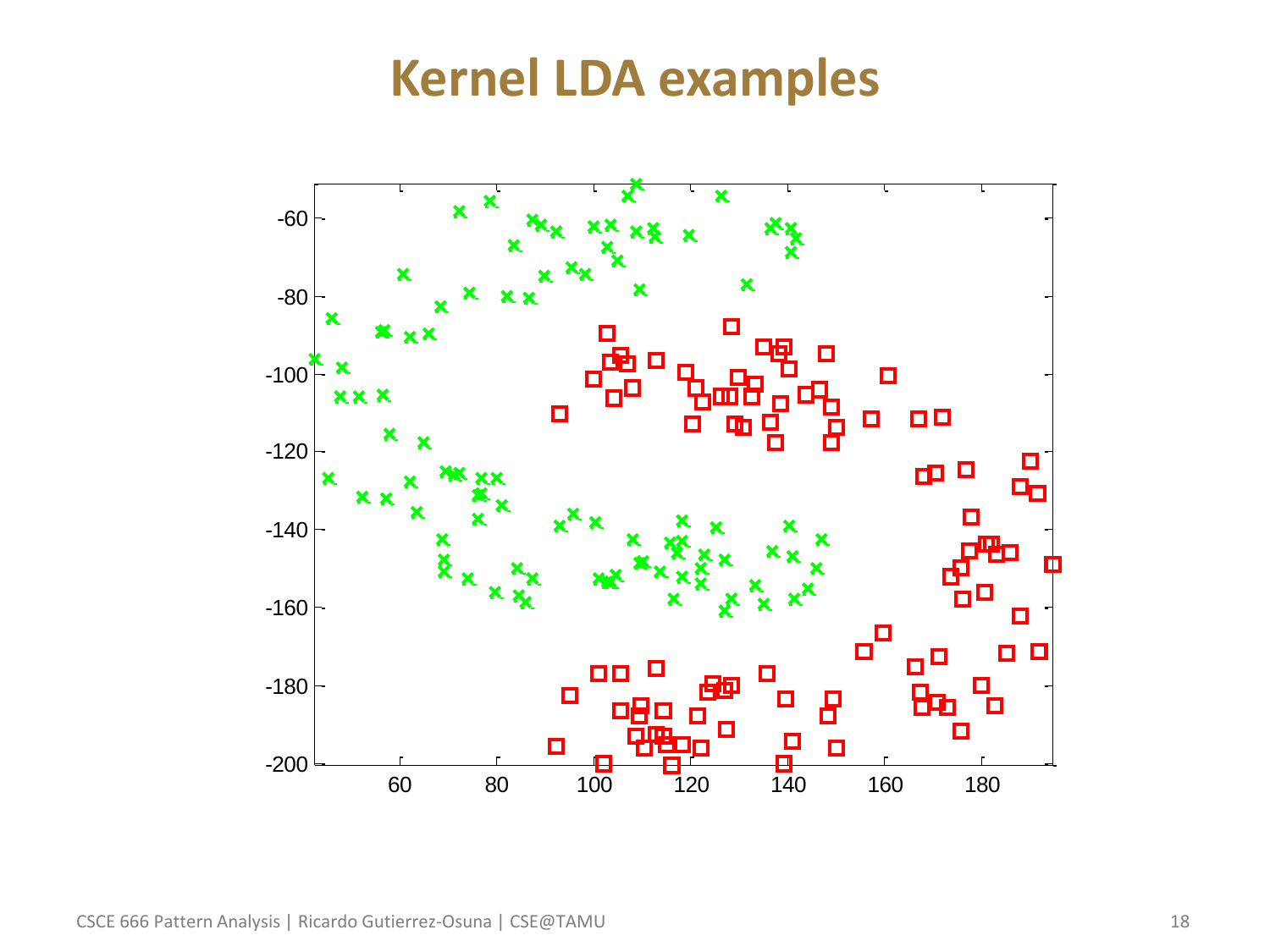

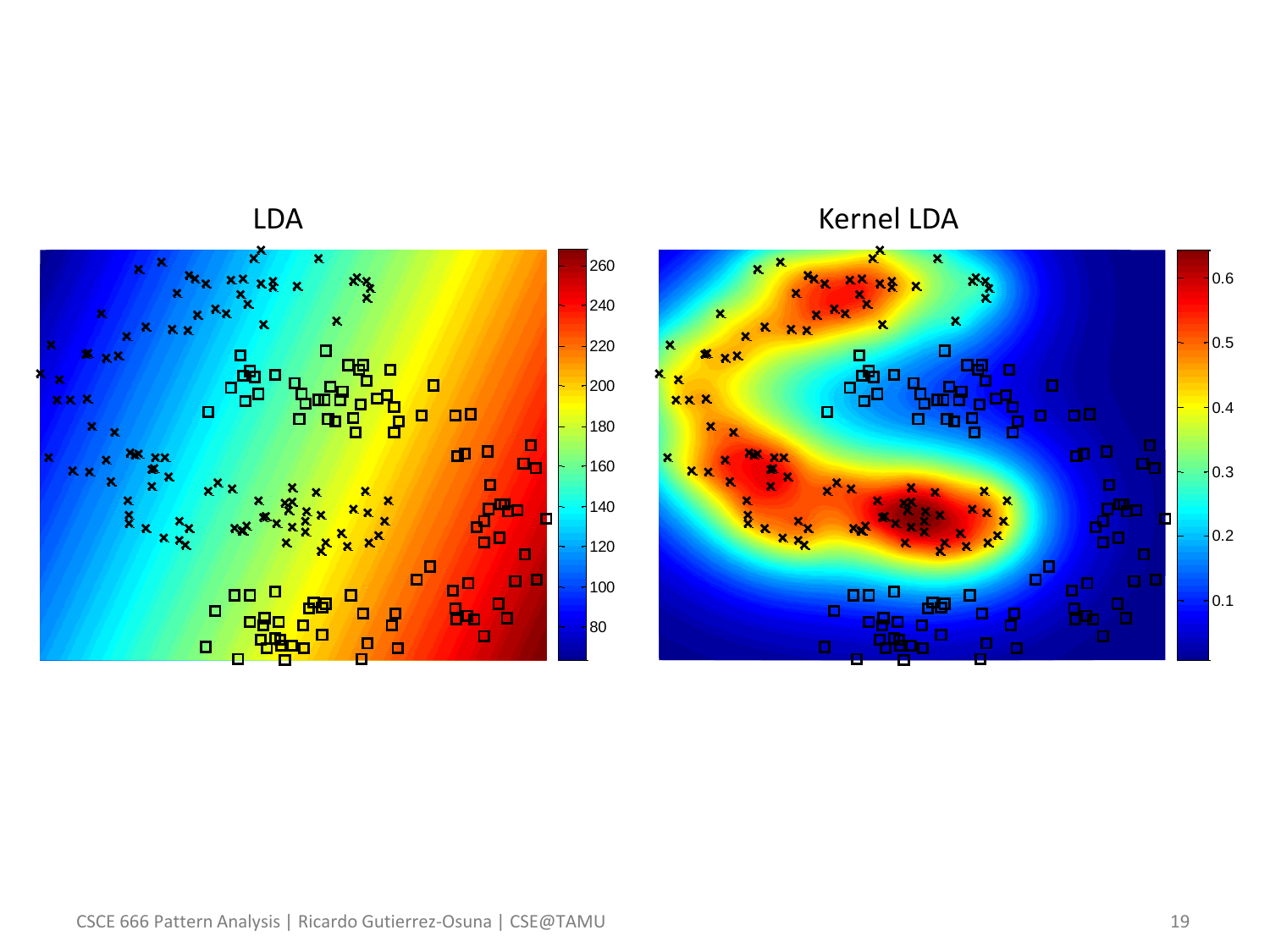